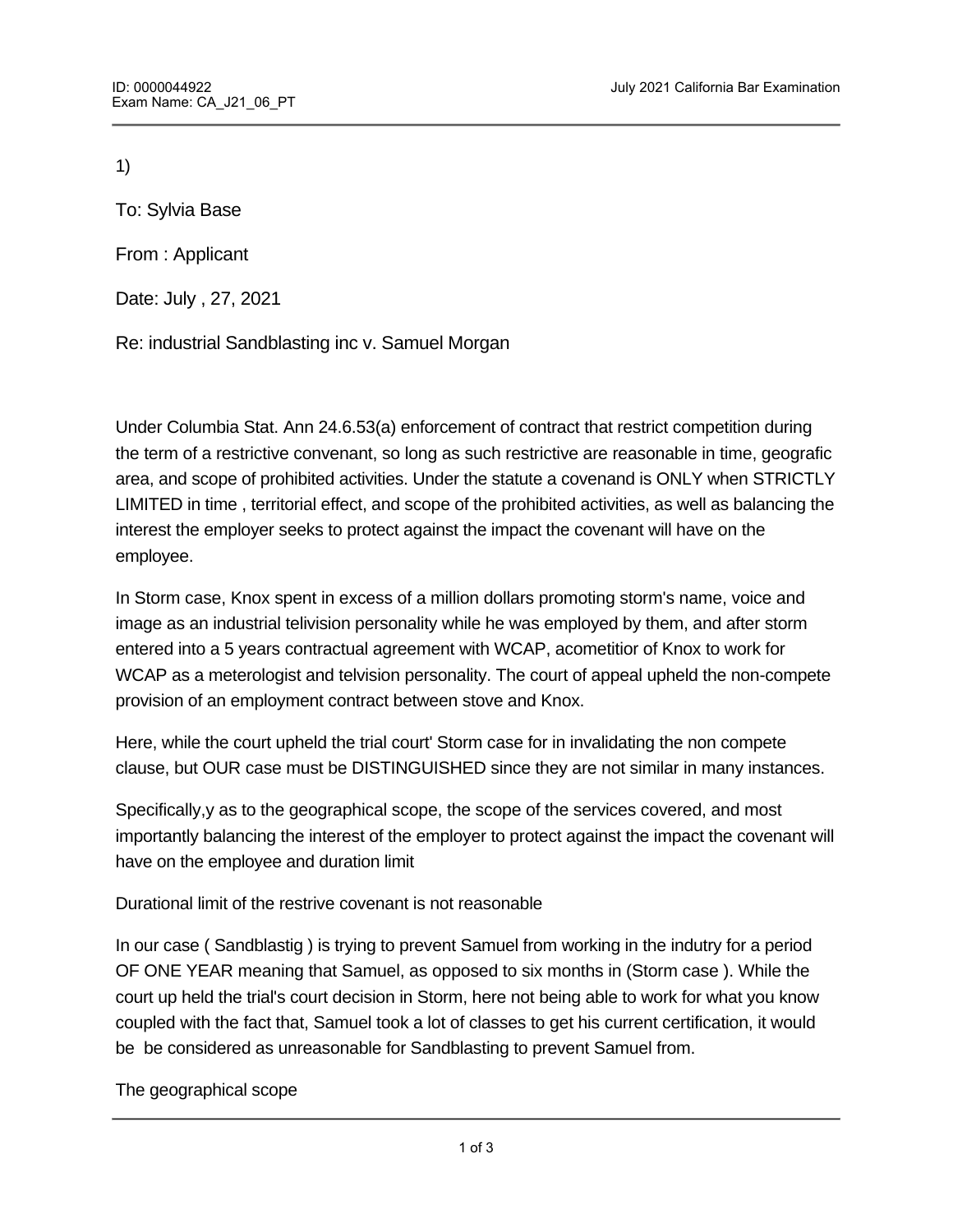Per Storm, the geographical scope is appropriate, only in surranding columbia city, however, here per Samuel's contract with Sandblasting he is not to work for any competetor in direct competition with Sandblasting by providing sandblasting or similar industrial services to industries and businesses ANYWHERE in the in that state of columnia. This would be an unresoanble gerographycal scope since he is prohibited from working in the whole columbia, as opposed to the surronding columbia city.

On the other hand in (Fawcett case), similar to our case with regrds to geograficail area, since the emloyee was not able to travel anywhere in the state, the court held that the georgrapycal limits is unreasble as in our case, it covers areas that Samua never worked and is prohibited to work.

## Scope of the services

While court held that the scope of the services covered is appropriate, Storm was ONLY prohibited from an on-air personallity in which Knox has legitimate and protectable interest. However, in our case , samuel is prohibited from "any competetor in direct competition with Sandblasting by providing sandblasting or similar industrial services' per his iriginal contract with sandblas, thus, the score of the services is beyond the appropriate measures and thus its not appropriate.

Balancing interest between employer and employee.

 $\overline{\phantom{a}}$  . The interaction  $\overline{\phantom{a}}$  final Word  $\overline{\phantom{a}}$  final Word  $\overline{\phantom{a}}$  final Word  $\overline{\phantom{a}}$ 

In Storm's case, Knox spent in excess of a million dollars promoting storm's name, voice and image as an industrial telivision personality while he was employed by them thus, Knox has great interest. On the other hand in our case, sanblast interest would be little, comparing to Samuels interest to have a job. Not to mentioned that Samuel paid his training classes himself and the amount that Sandblast contributed for his training would be almost nothing, except ( we paid him for the days that he attended the QP " i paid for the Qp certification myself) Except of transcrip from hearing

Moreover, in Storms case, Knox was offering the employee to work for the competiton with certain limitation, however, in our case he is not to work for anyone. thus the holding under Storm should not be applied to our case.